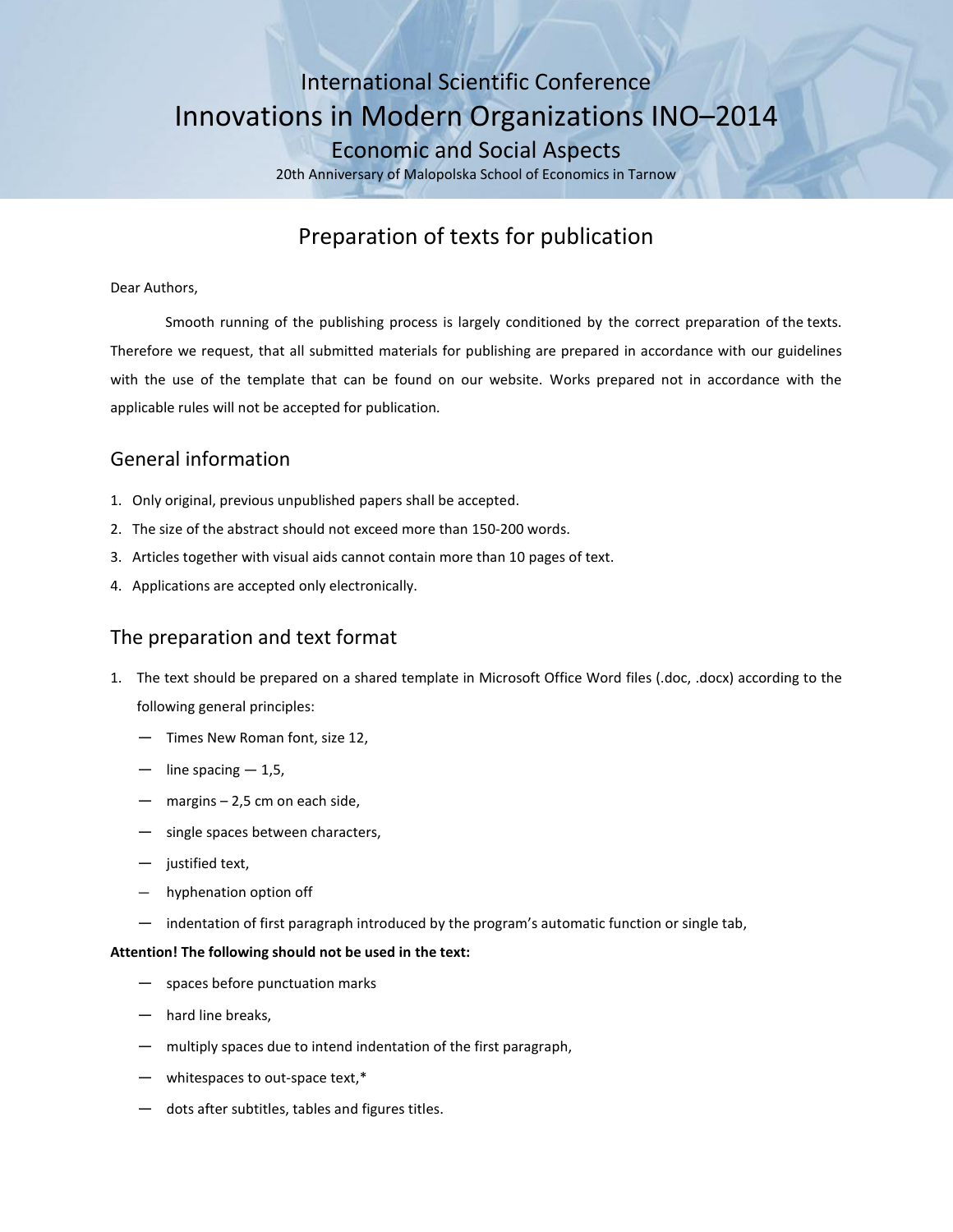- 2. The text should have a fundamental breakdown. Particular parts of the text should be numbered (Arabic numerals) and titled. The numbering shall also include *Introduction* and *Summary*. It is acceptable to place a two-level structure of subtitles (1, 2, 3, ... 1.1, 2.1, 3.1).
- 3. Continuous page numbering throughout the whole paper.

# Symbols in the text

- 1. **Italic.** The use of italics is recommended for:
	- ― citing article titles, book titles and chapters,
	- ― citing the subtitles put in the work,
	- ― introducing the important concepts and terms
	- ― words and phrases in foreign languages (with the exception of those, that have been adopted and are widely used in English),
	- ― symbols in mathematical formulas and statistics.
- 2. **A double quotation mark** is used for direct quotations from other works. To highlight the text quoted, Chevron is used in the quoted passage:

"Quote quote quote quote quote «quote quote qoute» quote quote" (Name, 2010, pp. 50-51).

3. It is acceptable to use **number** and **punktor** lists. Acceptable punktors: ―, • (applied uniformly throughout the work).

## Notes and quotations

The recommended standard is the standard of the APA, ed. 6.

- 1. **Content footnotes** should be placed at the bottom of the same page on which they were referred to and where their digital links were placed. The use of this kind of notes is not recommended and should be kept to a minimum. The system used to place them should be continuous for the entire text of the work.
- 2. **Citing references in text.** References to literature in the text should be marked by placing the author's surname in parentheses (without name or initials) and the year of publication. If the name of the author of the cited work appears in the text, only the work's year of publication is to be put in parentheses. If a piece of another author's text is cited, it should be enclosed in quotation marks and, in parentheses next to the author's name and year of publication edition, the page number from which the text was taken should also be placed.

Text text text text text (Name, 2013).

"Text text text text text" (Name, 2013, p. 6).

If the work has got **several authors**, the following rules are applied:

In case of the two authors in reference, both names shall be given separated by a comma:

Text text text text text (Name1, Name2, 2013).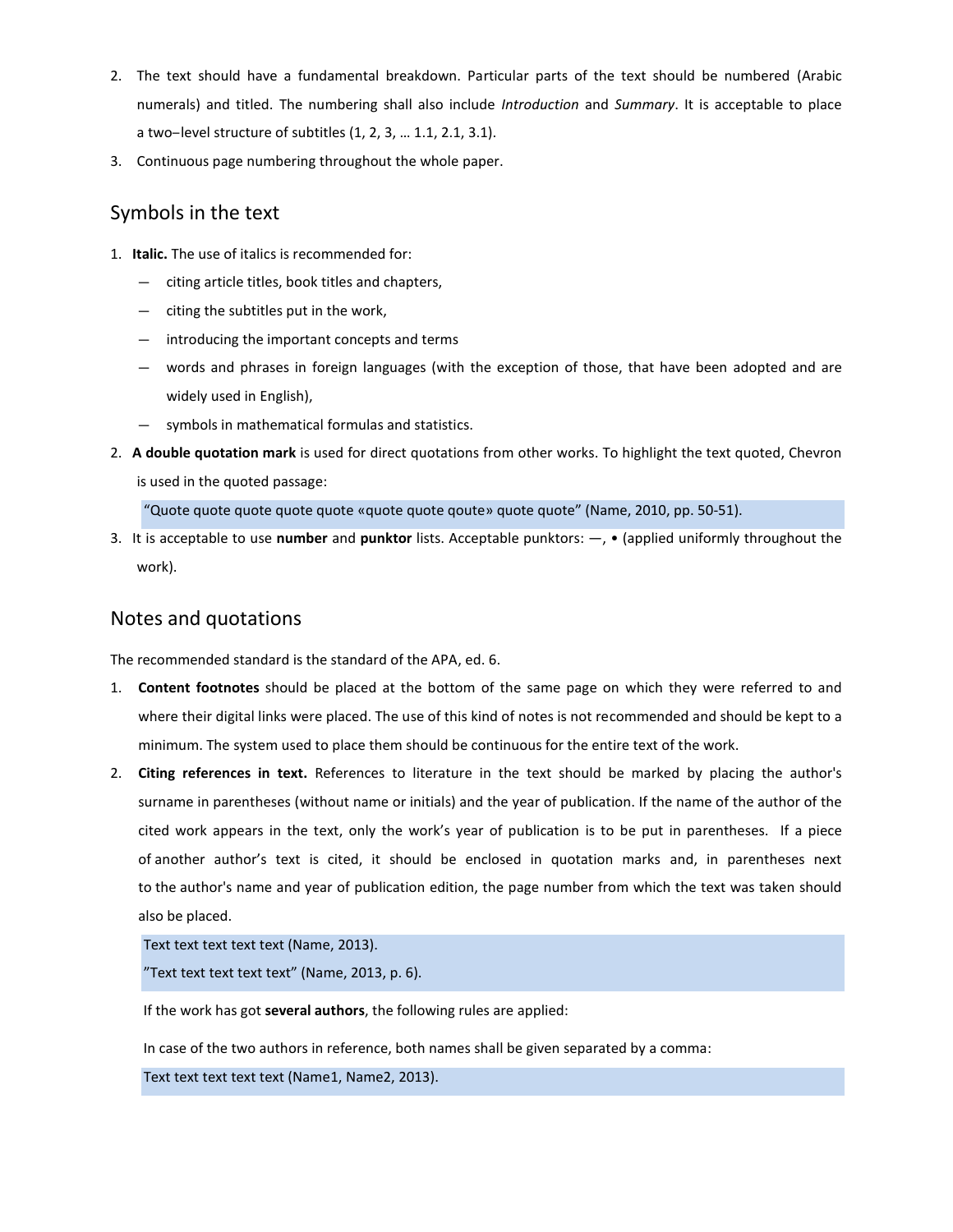For three or four authors in the first reference, in the text should be mentioned all the names, separated by commas. In subsequent references of the same work should be given only the name of the first author, and the following names shall be replaced by the abbreviation: et al.

Text text text text text (Name1, Name2, Name3, Name4, 2013). Text text text text text text text text text text text text text text text (Name1 et al., 2013).

In case of publication, which has five or more authors, give only the name of the first one, and the other surnames replace with the abbreviation: et al. in both the first and subsequent references.

In published in the same year works of different authors holding the same surname, author's name initial should be added to the surname. This will help avoid ambiguity and will send the reader to the appropriate entry in the bibliographic reference.

Text text text text text (Smith A., 2010). Text text text text text (Smith B., 2010).

In the case of the reference in the same text to **more than one publication**, place all the references in one common parentheses, separated by semicolons, and arranging the reference in alphabetical order by author (first author in the case of joint publication).

Text text text text text text text text text text (Abbott, 2010; Beck, 2012; Cello, Smith, 2009).

If two or more documents cited in the text have got **the same author** (the first element of the description) and **year of publication**, they are distinguished by adding small letters (a, b, c, etc.) after the year of edition (no spaces). The year with the attached letter should be included in the bibliographic reference.

Text text text text text (Smith, 2010a). Text text text text text (Smith, 2010b).

Note! Avoid **indirect citing**. Such quoting is acceptable when the work is difficult to find or available only in an unknown, to the author, language. In this case, the text should be referred the original work and secondary source is to be preceded by the preposition after: (with a colon). Only the secondary source shall be given in the bibliographic reference.

Text text text text text text text text text text (Smith, 1967, after: Babbie, 2010).

#### **Direct quotations**

Text must be quoted exactly with the original spelling and punctuation. The first letter of the quote first word can be changed on a large or small depending on the context. Any explanations which do not originate from the cited work (e.g. author's remarks), or indication of the missing part of the text should be placed in square brackets.

"Quote quote quote quote quote [author's comment] quote quote quote [... ] quote quote" (Name, 2010, pp. 50-51).

**Attention!** Referring to the publication of another author, you must provide the name and surname/s of the named author.

3. **Footnotes relating to the contents of tables and illustrations** should be posted directly after the table/figure (before giving the source).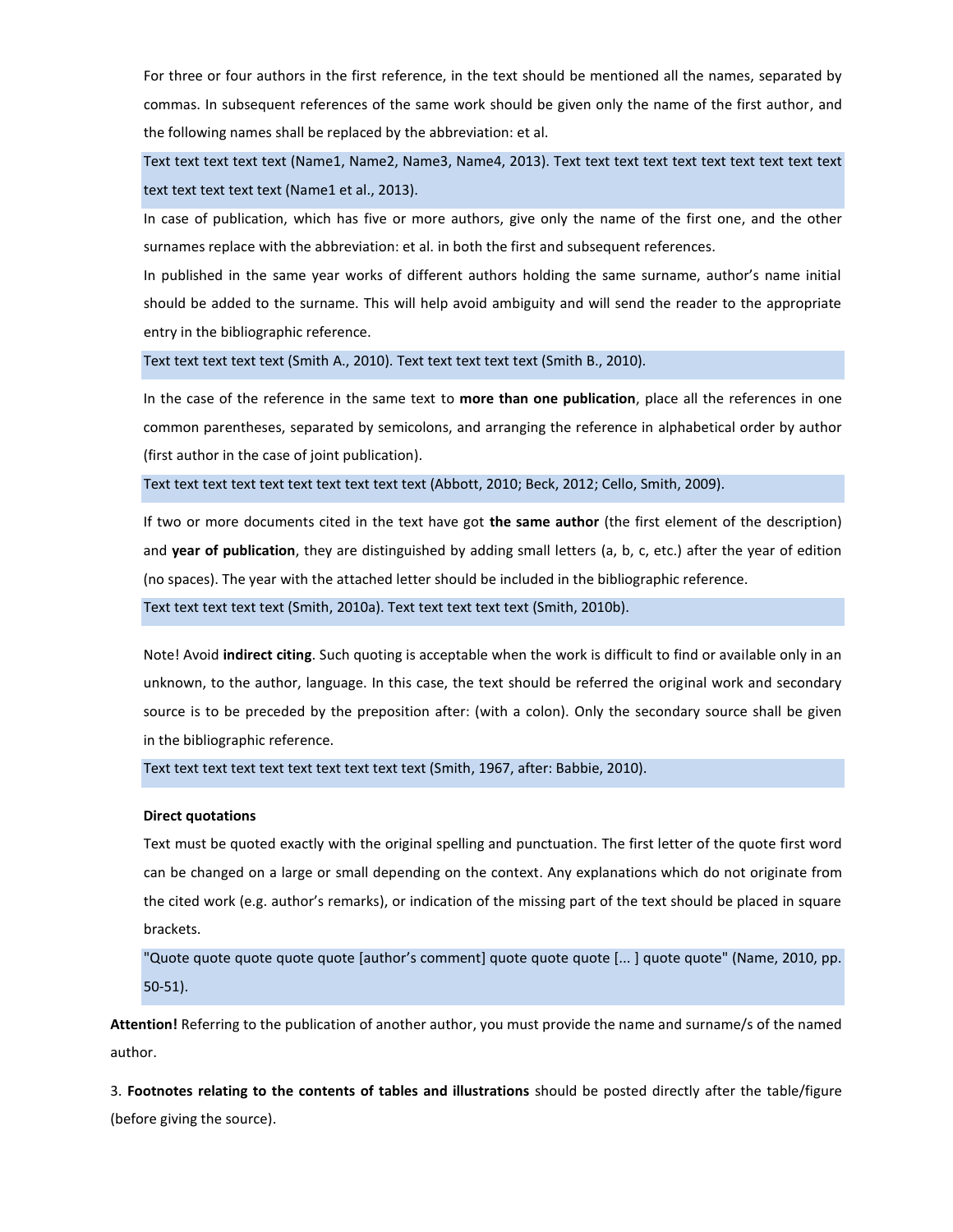# Attachment bibliography

- 1. Bibliography should be prepared in alphabetical order by authors' surnames. The author's first name should be replaced by its initials.
- 2. The year of publication shall be posted after the author/s' name/s in parentheses.
- 3. The title of the publication should be highlighted in italics; in the description of the article in the publication closed in italics title of the original document should be distinguished, in case of an article in the journal, the journal title should be distinguished.
- 4. The obligatory elements of bibliographic description:

### **Book**

Name, I. (year). *Title of book*. Place of publication: Publisher. ISBN.

Name, I. (eds.). (year). *Title of book*. Place of publication: Publisher. ISBN.

### **Article from a journal**

Name, I. (year). Title of article. *Journal title*, no, p. from-to.

### **Article in a collective work**

Name, I. (year). Title of the article in a collective work. In: Name, I. (eds.). *Title of the collective work*. Place of publication: Publisher, p. from-to. ISBN.

### **Electronic document**

In the case of electronic documents at the end of bibliographic description should be given the electronic document identification number (Digital Object Identifier - DOI).

Name, I. (year). Title of article. *Journal title*, no, p. from-to. DOI:

If the text on the web page does not have a DOI number, it shall include the author, date of publication (if known), title, date of access [in square brackets] and address of the page from which the text was obtained. Name, I. (year). *Title* [online, accessed: yyyy-mm-dd]. Available on the Internet: www address.

- 5. After each description and a dot should be placed.
- 6. Do not enter the division by types of publications (e.g. books, journal articles).
- 7. Do not include legislative acts to the bibliography information about such documents should be placed in the text.

### Tables

For the verbal-numeral combinations you should adopt the name: **table**. Tables should be numbered with Arabic numerals (continuous numbering throughout the whole paper) and bear with title. Each column (also the first) must be applied to the headline written with a capital letter. In the tables you should not leave empty spaces. In case of lack of data you should use conventional signs:

| dash $(-)$  | the phenomenon does not exist;                                                                             |
|-------------|------------------------------------------------------------------------------------------------------------|
| zero (0)    | the phenomenon exists, although in smaller amounts than the numbers, which might be expressed with visible |
|             | in the table digital characters;                                                                           |
| dot (.)     | total lack of information or the lack of authoritative information;                                        |
| character X | the filling of the line is not possible or not applicable due to the layout of the table.                  |